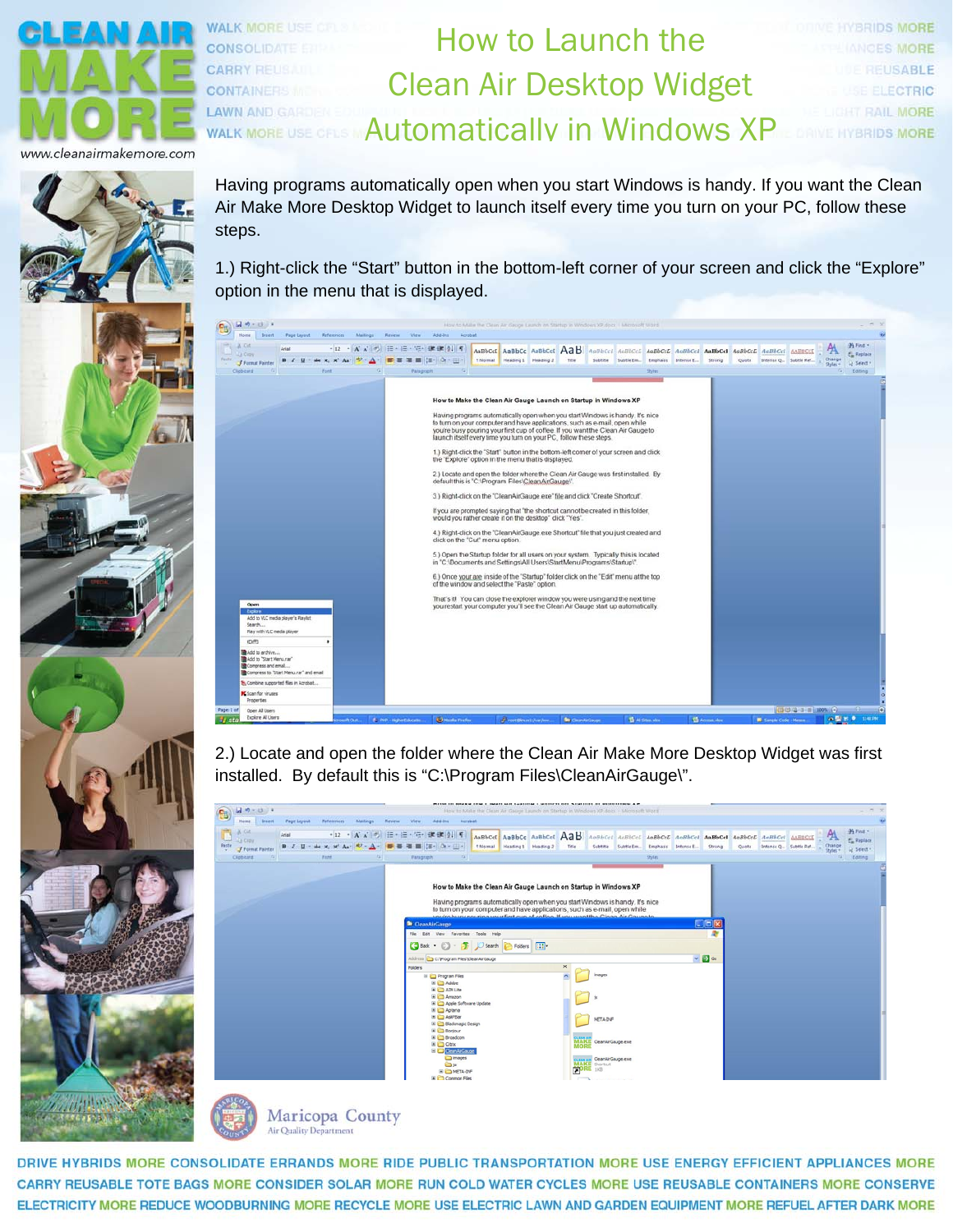

www.cleanairmakemore.com

How to Launch the Clean Air Desktop Widget Automatically in Windows XP **BRIDS MORE ISABLE ECTRIC** 

3.) Right-click on the "CleanAirGauge.exe" file and click "Create Shortcut".

**WALK MORE US!** 

CONSOLI **CARRY RE** 

**CONTAINER** 

**LAWN AND WALK MORE** 

If you are prompted saying that "the shortcut cannot be created in this folder, would you rather create it on the desktop" click "Yes".



4.) Right-click on the "CleanAirGauge.exe Shortcut" file that you just created and click on the "Cut" menu option.

| $47 - 0$<br>$\mathbf{G}_{12}$                                                                  | MONTO MERE THE LIGHT OF LAUGH LIGHTS OF STRUCK IS WIROOME AS                                                                                                                                                                                                                                                                                                                                                                                                                                                                                                                                                                                                                                                                                                                                                                                                                                                                                                                                                                                                                                                                                                              | How to Make the Clean Air Gauge Launch on Startup in Windows XP docs - Microsoft Word                                                                                                                                                                                                                                                                                                                                                                                      |                                                                                                                        |
|------------------------------------------------------------------------------------------------|---------------------------------------------------------------------------------------------------------------------------------------------------------------------------------------------------------------------------------------------------------------------------------------------------------------------------------------------------------------------------------------------------------------------------------------------------------------------------------------------------------------------------------------------------------------------------------------------------------------------------------------------------------------------------------------------------------------------------------------------------------------------------------------------------------------------------------------------------------------------------------------------------------------------------------------------------------------------------------------------------------------------------------------------------------------------------------------------------------------------------------------------------------------------------|----------------------------------------------------------------------------------------------------------------------------------------------------------------------------------------------------------------------------------------------------------------------------------------------------------------------------------------------------------------------------------------------------------------------------------------------------------------------------|------------------------------------------------------------------------------------------------------------------------|
| Mailings<br><b>Home</b><br>Insert.<br>Page Liyout<br>References                                | Add-3hs<br><b>Basicio</b><br>View<br>Acrobat                                                                                                                                                                                                                                                                                                                                                                                                                                                                                                                                                                                                                                                                                                                                                                                                                                                                                                                                                                                                                                                                                                                              |                                                                                                                                                                                                                                                                                                                                                                                                                                                                            |                                                                                                                        |
| A. OX<br>Arial<br>A Croy<br>- also x, x' As - $\frac{dy}{dx}$ - A -<br>Paste<br>Format Painter | · 12 · A & の 田· 田· 守 健康 21 年<br>AaBbCcI AaBbCc AaBbCcI AaB<br>■■■■ 第一章一<br><b>Eliamal</b> Heading I Heading 2                                                                                                                                                                                                                                                                                                                                                                                                                                                                                                                                                                                                                                                                                                                                                                                                                                                                                                                                                                                                                                                             | AaBbCcl AaBbCcL AaBbCcL AaBbCcl AaBbCcl AaBbCcL AaBbCcl AABBCCL<br>Title<br>Subtitle Subtle Em., Emphasiz Intense E.,                                                                                                                                                                                                                                                                                                                                                      | Ah Find v<br>A<br><b>AL Replace</b><br>Change<br>Strong<br>Ouste<br>Intense Q., Subtle Ref.<br>of Select -<br>$Shstr+$ |
| Cloboard<br>Ford.                                                                              | Paragraph<br>How to Make the Clean Air Gauge Launch on Startup in Windows XP<br>Having programs automatically open when you start Windows is handy. It's nice<br>to turn on your computer and have applications, such as e-mail, open while<br>you're busy pouring your first cup of coffee. If you want the Clean Air Gauge to<br>launch itself every time you turn on your PC, follow these steps.<br>1.) Right-click the 'Start' button in the bottom-left corner of your screen and click<br>the "Explore" option in the menu that is displayed.<br><sup>2</sup> CleanAirGauge<br>File Edit View Favorites Tools Help<br>Search Polders<br>G Back +<br>$\overline{\mathbf{m}}$<br>Address C C: Program Files CleanAirGauge<br>$\times$<br><b>Folders</b><br>Program Files<br><b>B</b> Ca Adobe<br><b>BIG ADYLINE</b><br><b>B C Amazon</b><br><b>El Ca Apple Software Update</b><br>B & Aptana<br><b>III</b> CD AddPSar<br><b>B</b> Blackmagic Design<br><b>B</b> C Bonjour<br>E C Broadcom<br><b>BO Catx</b><br>C CleanAirGauge<br>images<br><b>D</b> st<br><b>IN COMETA-DIP</b><br><b>E Common Files</b><br>ComPlus Applications<br>E CONDUNT<br><b>El CyberLink</b> | Shites<br>□回2<br>Open<br><b>APTortoiseSVN</b><br>٠<br>Run as<br>Edit with Aptana Studio<br>images<br>KD/FD<br>EditPlus 3<br><b>K</b> Scan for viruses<br>Add to anchive<br>META-DIF<br>Add to "CleanAirGauge.rar"<br>Compress and email<br>Compress to "CleanAirGauge.rar" and email<br>MAKE<br>CleanAirGa<br>Pin to Start menu<br>MOR<br>Send To<br>CleanAirGa<br>Firefox Do<br>Cut<br>913<br>Copy<br>mimetype<br>Create Shortcut<br>99<br>Fle<br>Delete<br>100<br>Rename | Editing<br>5                                                                                                           |

5.) Open the Startup folder for all users on your system. Typically this is located in "C:\Documents and Settings\All Users\Start Menu\Programs\Startup\".

DRIVE HYBRIDS MORE CONSOLIDATE ERRANDS MORE RIDE PUBLIC TRANSPORTATION MORE USE ENERGY EFFICIENT APPLIANCES MORE CARRY REUSABLE TOTE BAGS MORE CONSIDER SOLAR MORE RUN COLD WATER CYCLES MORE USE REUSABLE CONTAINERS MORE CONSERVE ELECTRICITY MORE REDUCE WOODBURNING MORE RECYCLE MORE USE ELECTRIC LAWN AND GARDEN EQUIPMENT MORE REFUEL AFTER DARK MORE